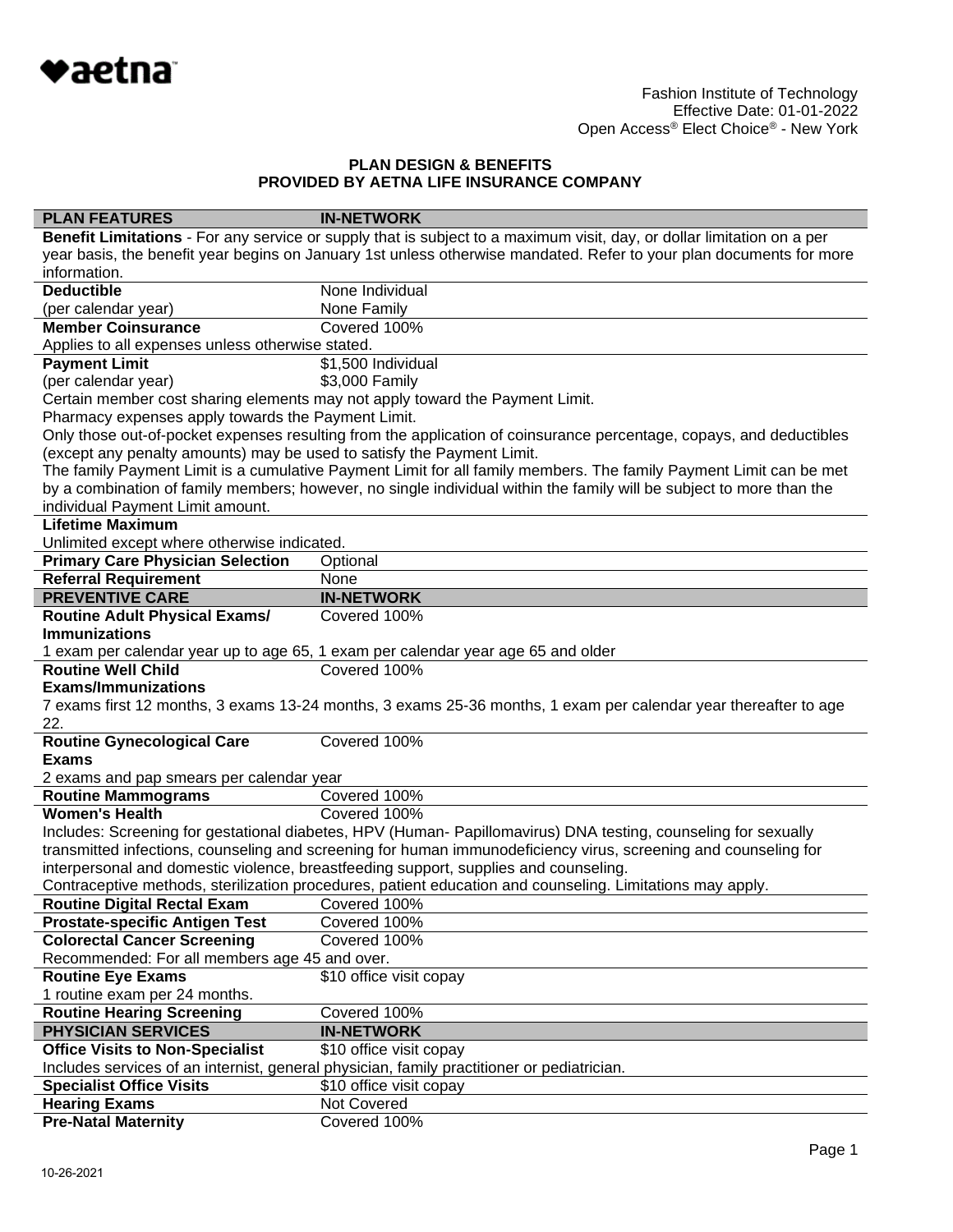

| <b>Walk-in Clinics</b>                                                                                                                                                          | \$10 office visit copay                                                                                             |  |
|---------------------------------------------------------------------------------------------------------------------------------------------------------------------------------|---------------------------------------------------------------------------------------------------------------------|--|
|                                                                                                                                                                                 | Walk-in Clinics are free-standing health care facilities that (a) may be located in or with a pharmacy, drug store, |  |
|                                                                                                                                                                                 | supermarket or other retail store; and (b) provide limited medical care and services on a scheduled or unscheduled  |  |
|                                                                                                                                                                                 | basis. Urgent care centers, emergency rooms, the outpatient department of a hospital, ambulatory surgical centers,  |  |
| and physician offices are not considered to be Walk-in Clinics.                                                                                                                 |                                                                                                                     |  |
| <b>Allergy Testing</b>                                                                                                                                                          | Your cost sharing is based on the type of service and where it is performed                                         |  |
| <b>Allergy Injections</b>                                                                                                                                                       | Your cost sharing is based on the type of service and where it is performed.                                        |  |
|                                                                                                                                                                                 | Covered 100% when an office visit charge is not applicable.                                                         |  |
| <b>DIAGNOSTIC PROCEDURES</b>                                                                                                                                                    | <b>IN-NETWORK</b>                                                                                                   |  |
| <b>Diagnostic X-ray</b>                                                                                                                                                         | \$10 copay                                                                                                          |  |
| (other than Complex Imaging Services)                                                                                                                                           |                                                                                                                     |  |
|                                                                                                                                                                                 | If performed as a part of a physician office visit and billed by the physician, expenses are covered subject to the |  |
| applicable physician's office visit member cost sharing.                                                                                                                        |                                                                                                                     |  |
| <b>Diagnostic Laboratory</b>                                                                                                                                                    | Covered 100%                                                                                                        |  |
|                                                                                                                                                                                 | If performed as a part of a physician office visit and billed by the physician, expenses are covered subject to the |  |
| applicable physician's office visit member cost sharing.                                                                                                                        |                                                                                                                     |  |
| <b>Diagnostic Outpatient Complex</b>                                                                                                                                            | \$10 copay                                                                                                          |  |
| Imaging                                                                                                                                                                         |                                                                                                                     |  |
|                                                                                                                                                                                 |                                                                                                                     |  |
| If performed as a part of a physician office visit and billed by the physician, expenses are covered subject to the<br>applicable physician's office visit member cost sharing. |                                                                                                                     |  |
| <b>EMERGENCY MEDICAL CARE</b>                                                                                                                                                   | <b>IN-NETWORK</b>                                                                                                   |  |
| <b>Urgent Care Provider</b>                                                                                                                                                     | \$35 office visit copay                                                                                             |  |
| <b>Non-Urgent Use of Urgent Care</b>                                                                                                                                            | <b>Not Covered</b>                                                                                                  |  |
| <b>Provider</b>                                                                                                                                                                 |                                                                                                                     |  |
| <b>Emergency Room</b>                                                                                                                                                           | \$50 copay                                                                                                          |  |
| Copay waived if admitted                                                                                                                                                        |                                                                                                                     |  |
| Non-Emergency Care in an                                                                                                                                                        | Not Covered                                                                                                         |  |
| <b>Emergency Room</b>                                                                                                                                                           |                                                                                                                     |  |
| <b>Emergency Use of Ambulance</b>                                                                                                                                               | Covered 100%                                                                                                        |  |
| <b>Non-Emergency Use of Ambulance</b>                                                                                                                                           | Not Covered                                                                                                         |  |
| <b>HOSPITAL CARE</b>                                                                                                                                                            | <b>IN-NETWORK</b>                                                                                                   |  |
| <b>Inpatient Coverage</b>                                                                                                                                                       | Covered 100%                                                                                                        |  |
|                                                                                                                                                                                 | Your cost sharing applies to all covered benefits incurred during your inpatient stay.                              |  |
| <b>Inpatient Maternity Coverage</b>                                                                                                                                             | Covered 100%                                                                                                        |  |
| (includes delivery and postpartum                                                                                                                                               |                                                                                                                     |  |
| care)                                                                                                                                                                           |                                                                                                                     |  |
|                                                                                                                                                                                 | Your cost sharing applies to all covered benefits incurred during your inpatient stay.                              |  |
| <b>Outpatient Hospital Expenses</b>                                                                                                                                             | Covered 100%                                                                                                        |  |
|                                                                                                                                                                                 | Your cost sharing applies to all covered benefits incurred during your outpatient visit.                            |  |
| <b>Outpatient Surgery - Hospital</b>                                                                                                                                            | Covered 100%                                                                                                        |  |
|                                                                                                                                                                                 | Your cost sharing applies to all covered benefits incurred during your outpatient visit.                            |  |
| <b>Outpatient Surgery - Freestanding</b>                                                                                                                                        | Covered 100%                                                                                                        |  |
| <b>Facility</b>                                                                                                                                                                 |                                                                                                                     |  |
|                                                                                                                                                                                 | Your cost sharing applies to all covered benefits incurred during your outpatient visit.                            |  |
| <b>MENTAL HEALTH SERVICES</b>                                                                                                                                                   | <b>IN-NETWORK</b>                                                                                                   |  |
|                                                                                                                                                                                 | Covered 100%                                                                                                        |  |
| Inpatient                                                                                                                                                                       |                                                                                                                     |  |
| <b>Mental Health Office Visits</b>                                                                                                                                              | Your cost sharing applies to all covered benefits incurred during your inpatient stay.                              |  |
|                                                                                                                                                                                 | \$10 copay                                                                                                          |  |
|                                                                                                                                                                                 | Your cost sharing applies to all covered benefits incurred during your outpatient visit.                            |  |
| <b>Crisis Intervention Services</b>                                                                                                                                             | $$10$ copay                                                                                                         |  |
| <b>Other Mental Health Services</b>                                                                                                                                             | Covered 100%                                                                                                        |  |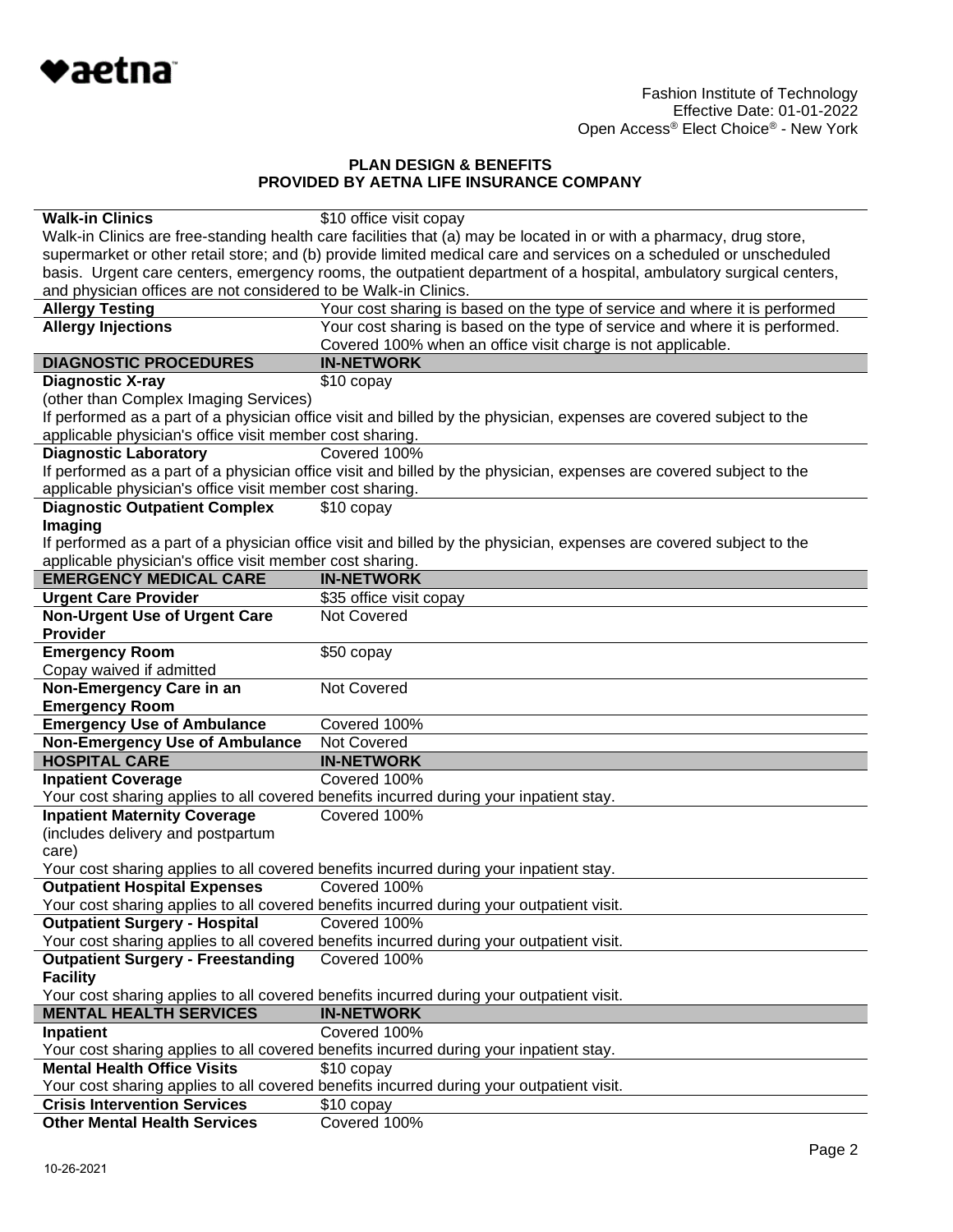

| <b>SUBSTANCE ABUSE</b>                                                           | <b>IN-NETWORK</b>                                                                                                        |  |
|----------------------------------------------------------------------------------|--------------------------------------------------------------------------------------------------------------------------|--|
| Inpatient                                                                        | Covered 100%                                                                                                             |  |
|                                                                                  | Your cost sharing applies to all covered benefits incurred during your inpatient stay.                                   |  |
| <b>Residential Treatment Facility</b>                                            | Covered 100%                                                                                                             |  |
| <b>Substance Abuse Office Visits</b>                                             | \$10 copay                                                                                                               |  |
|                                                                                  | Your cost sharing applies to all covered benefits incurred during your outpatient visit.                                 |  |
| <b>Other Substance Abuse Services</b>                                            | Covered 100%                                                                                                             |  |
| <b>OTHER SERVICES</b>                                                            | <b>IN-NETWORK</b>                                                                                                        |  |
| <b>Skilled Nursing Facility</b>                                                  | Covered 100%                                                                                                             |  |
|                                                                                  | Your cost sharing applies to all covered benefits incurred during your inpatient stay.                                   |  |
| <b>Home Health Care</b>                                                          | Covered 100%                                                                                                             |  |
| Private Duty Nursing not covered                                                 |                                                                                                                          |  |
|                                                                                  | Limited to 3 intermittent visits per day by a participating home health care agency; 1 visit equals a period of 4 hrs or |  |
| less.                                                                            |                                                                                                                          |  |
| <b>Hospice Care - Inpatient</b>                                                  | Covered 100%                                                                                                             |  |
|                                                                                  | Your cost sharing applies to all covered benefits incurred during your inpatient stay.                                   |  |
| <b>Hospice Care - Outpatient</b>                                                 | Covered 100%                                                                                                             |  |
|                                                                                  | Your cost sharing applies to all covered benefits incurred during your outpatient visit.                                 |  |
| <b>Private Duty Nursing - Outpatient</b>                                         | Not Covered                                                                                                              |  |
| <b>Outpatient Short-Term</b>                                                     | \$10 copay                                                                                                               |  |
| <b>Rehabilitation</b>                                                            |                                                                                                                          |  |
|                                                                                  | Limited to 60 visits per year. Unlimited for early intervention services from birth to age 3.                            |  |
| Includes speech, physical, occupational therapy                                  |                                                                                                                          |  |
| <b>Spinal Manipulation Therapy</b>                                               | \$10 copay                                                                                                               |  |
| <b>Early Intervention Services</b>                                               | Child from birth to age 3, Expenses do not reduce any calendar year                                                      |  |
|                                                                                  | maximum or lifetime dollar, day or visit maximum.                                                                        |  |
| <b>Acupuncture</b>                                                               | \$10 copay                                                                                                               |  |
| Limited to 10 visits per year                                                    |                                                                                                                          |  |
| <b>Habilitative Physical Therapy</b>                                             | Refer to MBH Outpatient Mental Health All Other                                                                          |  |
| <b>Habilitative Occupational Therapy</b>                                         | Refer to MBH Outpatient Mental Health All Other                                                                          |  |
| <b>Habilitative Speech Therapy</b>                                               | Refer to MBH Outpatient Mental Health All Other                                                                          |  |
| <b>Autism Behavioral Therapy</b>                                                 | Refer to MBH Outpatient Mental Health                                                                                    |  |
| Covered same as any other Outpatient Mental Health benefit                       |                                                                                                                          |  |
| <b>Autism Applied Behavior Analysis</b><br>Refer to MBH Outpatient Mental Health |                                                                                                                          |  |
| Covered same as any other Outpatient Mental Health benefit                       |                                                                                                                          |  |
| <b>Autism Physical Therapy</b>                                                   | Refer to MBH Outpatient Mental Health All Other                                                                          |  |
| <b>Autism Occupational Therapy</b>                                               | Refer to MBH Outpatient Mental Health All Other                                                                          |  |
| <b>Autism Speech Therapy</b>                                                     | Refer to MBH Outpatient Mental Health All Other                                                                          |  |
| <b>Durable Medical Equipment</b>                                                 | Covered 100%                                                                                                             |  |
| <b>Diabetic Supplies</b>                                                         | Covered same as any other expense.                                                                                       |  |
| <b>Affordable Care Act Mandated</b>                                              | Covered 100%                                                                                                             |  |
| <b>Women's Contraceptives</b>                                                    |                                                                                                                          |  |
| <b>Women's Contraceptive drugs and</b>                                           | Covered 100%                                                                                                             |  |
| devices not obtainable at a                                                      |                                                                                                                          |  |
| pharmacy                                                                         |                                                                                                                          |  |
| <b>Hearing Aids</b>                                                              | Covered 100%                                                                                                             |  |
| \$1,500 maximum every 24 months                                                  |                                                                                                                          |  |
| <b>Infusion Therapy</b>                                                          | \$10 copay                                                                                                               |  |
| Administered in the home or                                                      |                                                                                                                          |  |
| physician's office                                                               |                                                                                                                          |  |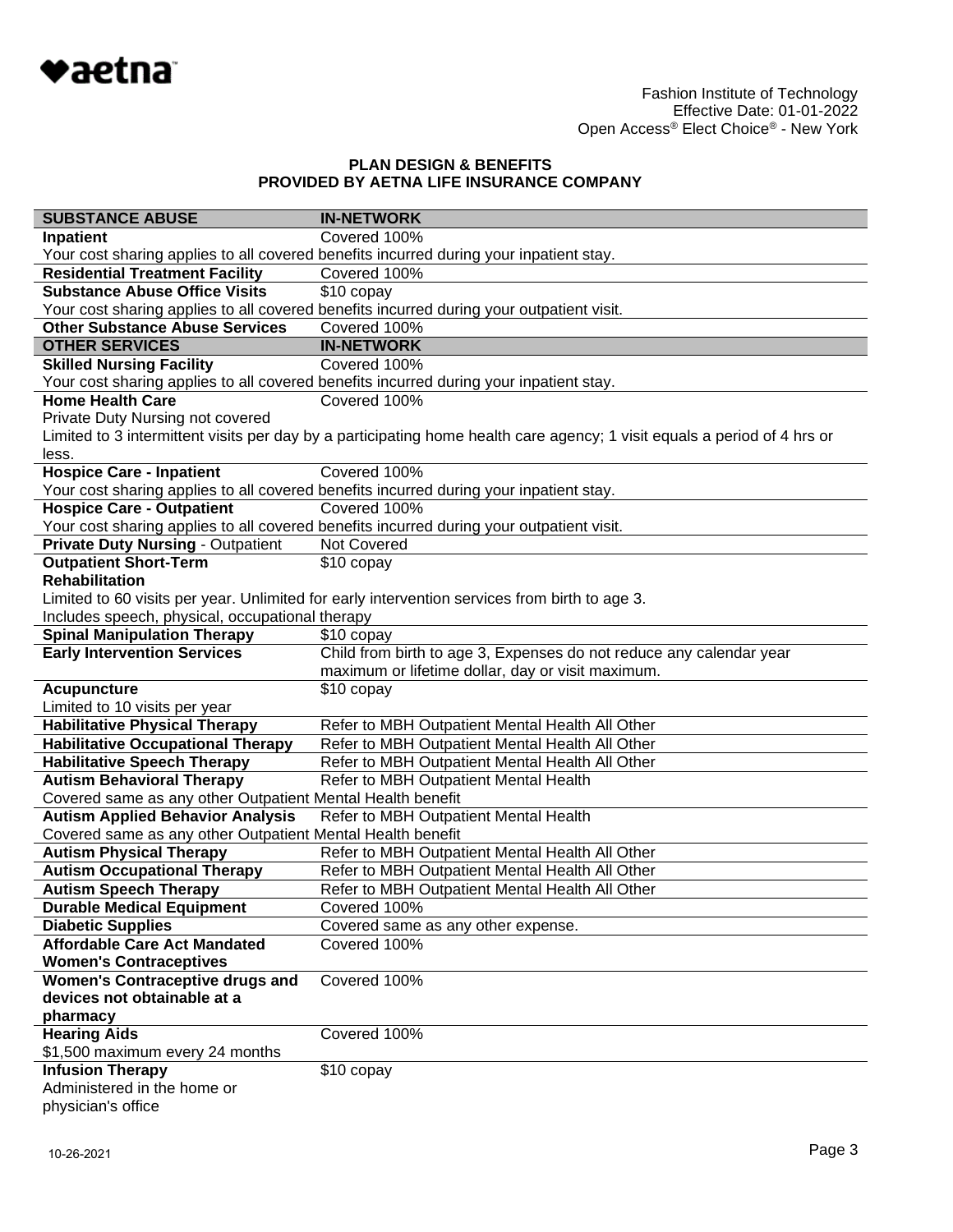

| <b>Infusion Therapy</b>                                                                                               | Your cost sharing is based on the type of service and where it is performed                                              |  |
|-----------------------------------------------------------------------------------------------------------------------|--------------------------------------------------------------------------------------------------------------------------|--|
| Administered in an outpatient hospital                                                                                |                                                                                                                          |  |
| department or freestanding facility                                                                                   |                                                                                                                          |  |
| <b>Fertility Drugs (oral and injectable)</b>                                                                          | Covered 100%                                                                                                             |  |
|                                                                                                                       | Physician charges included (oral and injectable fertility drugs obtained at a pharmacy are covered under the Rx plan).   |  |
| <b>Vision Eyewear</b>                                                                                                 | <b>Not Covered</b>                                                                                                       |  |
| <b>Transplants</b>                                                                                                    | Covered 100%                                                                                                             |  |
|                                                                                                                       | Preferred coverage is provided at an IOE contracted facility only.                                                       |  |
| <b>Bariatric Surgery</b>                                                                                              | Covered 100%                                                                                                             |  |
|                                                                                                                       | Your cost sharing applies to all covered benefits incurred during your inpatient stay.                                   |  |
| <b>FAMILY PLANNING</b>                                                                                                | <b>IN-NETWORK</b>                                                                                                        |  |
| <b>Infertility Treatment</b>                                                                                          | Your cost sharing is based on the type of service and where it is performed                                              |  |
| Diagnosis and treatment of the underlying medical condition only.                                                     |                                                                                                                          |  |
| <b>Advanced Reproductive</b>                                                                                          | Covered 100%                                                                                                             |  |
| <b>Technology (ART)</b>                                                                                               |                                                                                                                          |  |
|                                                                                                                       | ART coverage includes Invitro fertilization (IVF), zygote intrafallopian transfer (ZIFT), gamete intrafallopian transfer |  |
|                                                                                                                       | (GIFT), cryopreserved embryo transfers, intracytoplasmic sperm injection (ICSI) or ovum microsurgery, and                |  |
| cryopreservation, unlimited storage.                                                                                  |                                                                                                                          |  |
|                                                                                                                       | Limited to 3 courses of treatment per member's lifetime. Maximum applies to all procedures covered by any of our         |  |
| plans except where prohibited by law.                                                                                 |                                                                                                                          |  |
| <b>Comprehensive Infertility Services</b>                                                                             | Covered 100%                                                                                                             |  |
| Coverage includes artificial insemination and ovulation. Lifetime maximum applies to all procedures covered by any of |                                                                                                                          |  |
| our plans except where prohibited by law.                                                                             |                                                                                                                          |  |
| <b>Vasectomy</b>                                                                                                      | Your cost sharing is based on the type of service and where it is performed                                              |  |
| <b>Tubal Ligation</b>                                                                                                 | Covered 100%                                                                                                             |  |
| <b>PHARMACY</b>                                                                                                       | <b>IN-NETWORK</b>                                                                                                        |  |
| <b>Pharmacy Plan Type</b>                                                                                             | Aetna Standard Plan opt out with ACSF                                                                                    |  |
| <b>Generic Drugs</b>                                                                                                  |                                                                                                                          |  |
| Retail                                                                                                                | \$5 copay                                                                                                                |  |
| <b>Mail Order</b>                                                                                                     | \$10 copay                                                                                                               |  |
| <b>Preferred Brand-Name Drugs</b>                                                                                     |                                                                                                                          |  |
| Retail                                                                                                                | \$15 copay                                                                                                               |  |
| <b>Mail Order</b>                                                                                                     | \$30 copay                                                                                                               |  |
| <b>Non-Preferred Brand-Name Drugs</b>                                                                                 |                                                                                                                          |  |
| Retail                                                                                                                | \$30 copay                                                                                                               |  |
| <b>Mail Order</b>                                                                                                     | \$60 copay                                                                                                               |  |
| <b>Retail Out-of-Network Coverage</b>                                                                                 | Not Covered                                                                                                              |  |
| <b>Pharmacy Day Supply and Requirements</b>                                                                           |                                                                                                                          |  |
| Retail                                                                                                                | Up to a 30 day supply from Aetna National Network                                                                        |  |
| <b>Mail Order</b>                                                                                                     | A 31-90 day supply from CVS Caremark® Mail Service Pharmacy                                                              |  |
| <b>Specialty</b>                                                                                                      | Up to a 30 day supply                                                                                                    |  |
|                                                                                                                       | First prescription fill at any retail or specialty pharmacy. Subsequent fills must                                       |  |
|                                                                                                                       | be through our preferred specialty pharmacy network.                                                                     |  |
|                                                                                                                       | Standard Opt Out Aetna Insured List                                                                                      |  |

**Plan Includes:** Diabetic supplies and medication covered at PCP cost sharing and Contraceptive drugs and devices obtainable from a pharmacy.

Contraceptives covered up to a 12 month supply. Contraceptive copay strategy applies.

A limited list of over-the-counter medications are covered when filled with a prescription.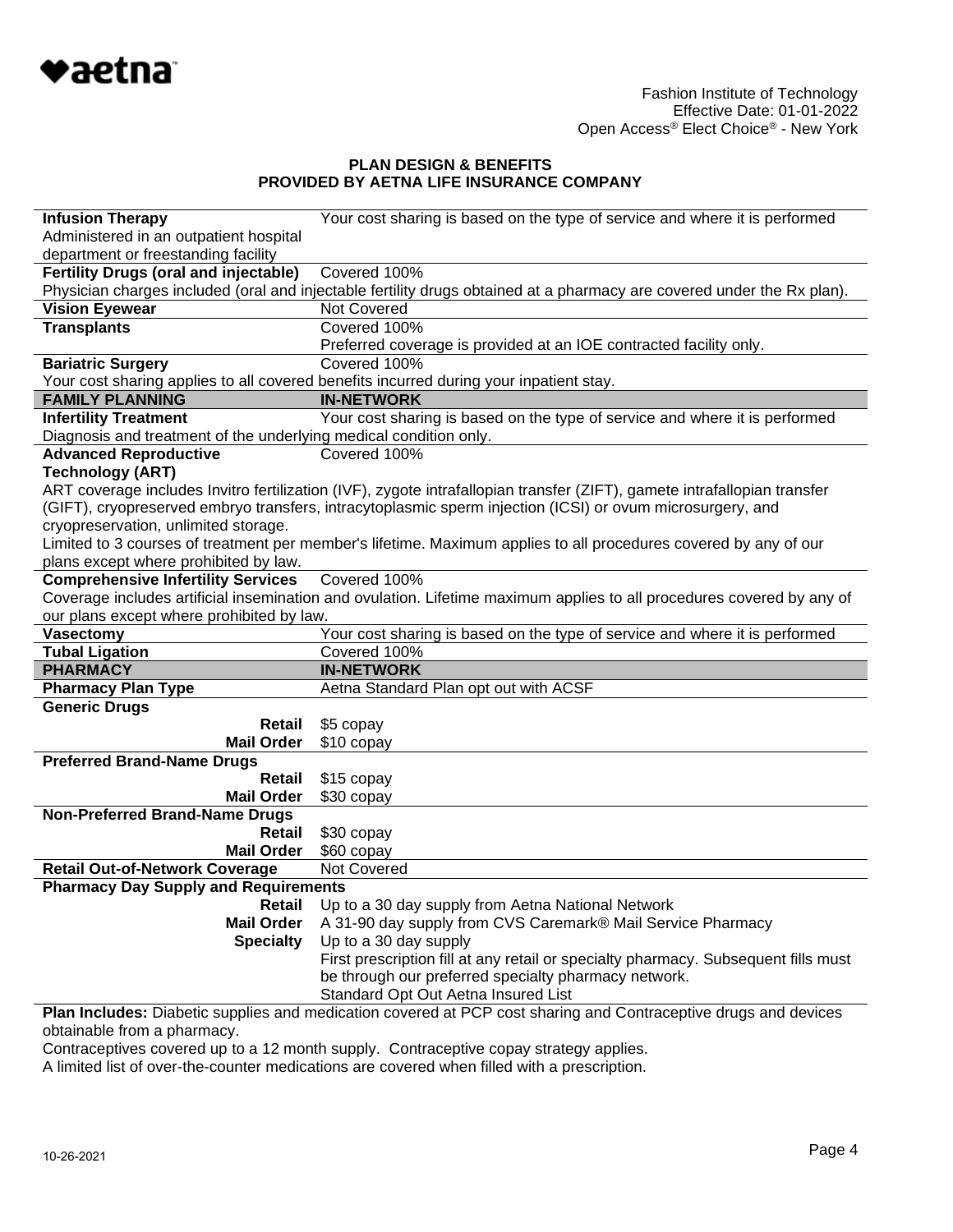

Fashion Institute of Technology Effective Date: 01-01-2022 Open Access® Elect Choice® - New York

#### **PLAN DESIGN & BENEFITS PROVIDED BY AETNA LIFE INSURANCE COMPANY**

Includes sexual dysfunction drugs for females and males, including daily dose, additional 6 tablets a month for males for erectile dysfunction.

Oral and injectable fertility drugs included (physician charges for injections are not covered under RX, medical coverage is limited).

Oral chemotherapy drugs covered 100%

Precertification for specialty drugs included

Seasonal Vaccinations covered 100% in-network

Preventive Vaccinations covered 100% in-network

Affordable Care Act mandated female contraceptives and preventive medications covered 100% in-network.

# **GENERAL PROVISIONS**

**Dependents Eligibility** Spouse, children from birth to age 26 regardless of student status. Plans are provided by: Aetna Life Insurance Company. While this material is believed to be accurate as of the production date, it is subject to change.

Health benefits and health insurance plans contain exclusions and limitations. Not all health services are covered. See plan documents for a complete description of benefits, exclusions, limitations and conditions of coverage. Plan features and availability may vary by location and are subject to change. You may be responsible for the health care provider's full charges for any non-covered services, including circumstances where you have exceeded a benefit limit contained in the plan. Providers are independent contractors and are not our agents. Provider participation may change without notice. We do not provide care or guarantee access to health services.

If you are in a plan that requires the selection of a primary care physician and your primary care physician is part of an integrated delivery system or physician group, your primary care physician will generally refer you to specialists and hospitals that are affiliated with the delivery system or physician group.

This plan does not cover all health care expenses and includes exclusions and limitations. Members should refer to their plan documents to determine which health care services are covered and to what extent. The following is a partial list of services and supplies that are generally not covered. However, your plan documents may contain exceptions to this list based on state mandates or the plan design or rider(s) purchased by your employer.